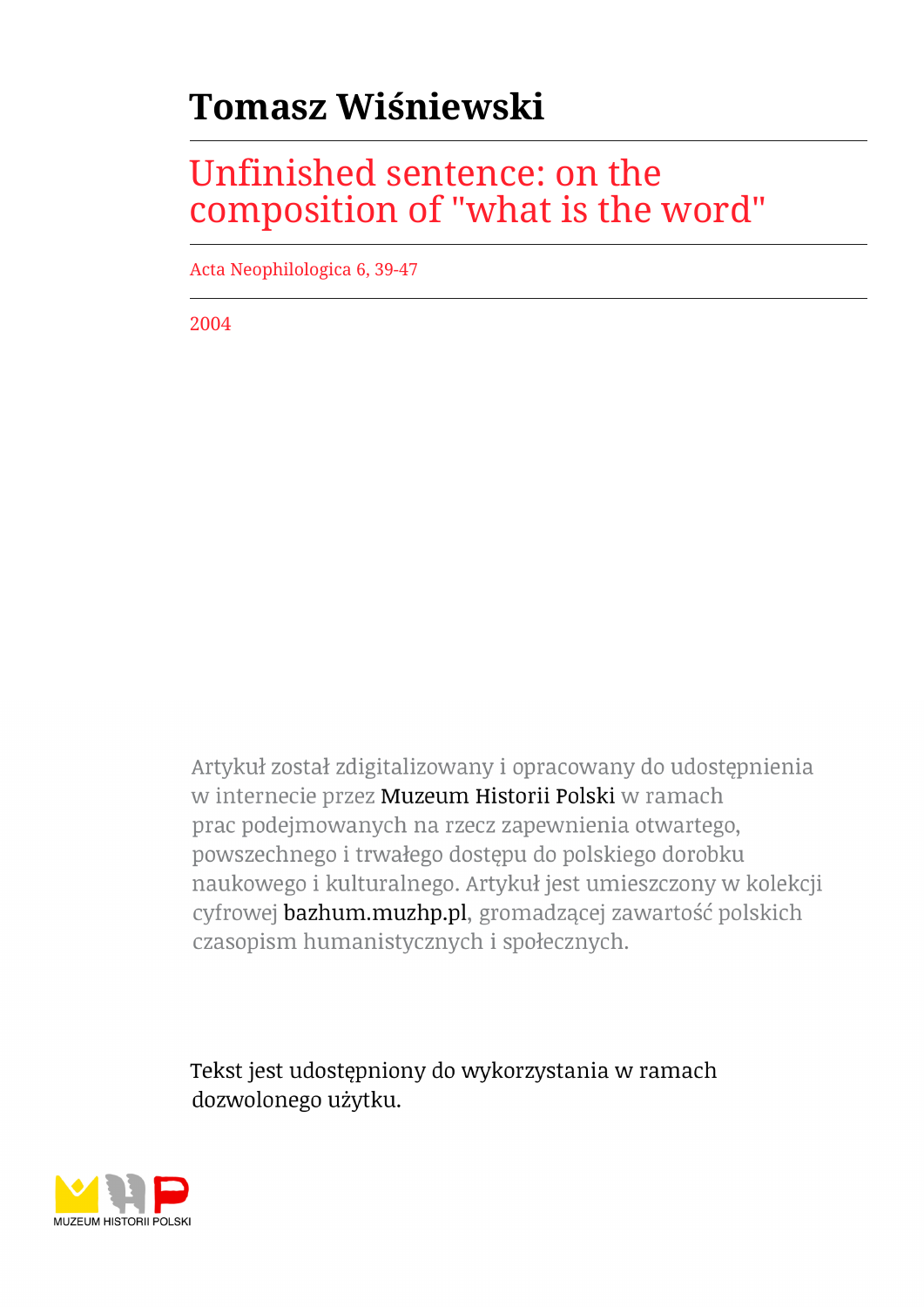**ISSN 1509-1619**

Tomasz Wiśniewski Katedra Filologii Angielskiej UWM w Olsztynie

## **UNFINISHED SENTENCE: ON THE COMPOSITION OF** *WHAT IS THE WORLD*<sup>1</sup>

This paper is an account of my approach to *what is the word,* the last literary text written by Samuel Beckett. Although it does not reveal referential elements or a clearly defined communicative situation, the poem, I believe, utilises literary strategies, themes and conventions that are typical of Beckett's entire *oeuvre.* Needless to say it is done in a concise, if extremely generalised and completely abstract way. What is of crucial importance for the following study is that the composition interweaves aesthetic and semantic functions. The deliberate fragmentation of *what is the word* as well as the elliptic nature of its verses force the reader to explore all the fleeting insinuations of signal arrangement that might contribute to the recreation of a systemic pattern that would enable analytical elucidation of the poem. Typically for Beckett, the addresser encourages the addressee to participate in a literary game that requires - prior to any analytical, not to mention interpretative attempts  $-$  breaking through the issue of its idiosyncratic super-organisation. In Roman Jakobson's terms, the encoder projects the strenuous experience of communication. The decoder, in order to get fully involved in this process, is expected to recreate a complicated network of codes. Of course, the above-mentioned phenomena are characteristic of the literature in general. Still, the complete dominance of compositional principles over motifs and themes that (dis-)appear here, as well as the engagement of these principles in overall semantics is manifested in *what is the word* to such a degree that it requires investigation. And this, in brief, is the main objective of my analysis.

**<sup>1</sup> Previous version of the paper** *(How the unfinished sentence was created)* **was presented at the conference:** *Re-Reading the Ruins: Samuel Beckett's Short Drama, Prose & Other Fragments* **(May 31st 2003, Westminster University, London).**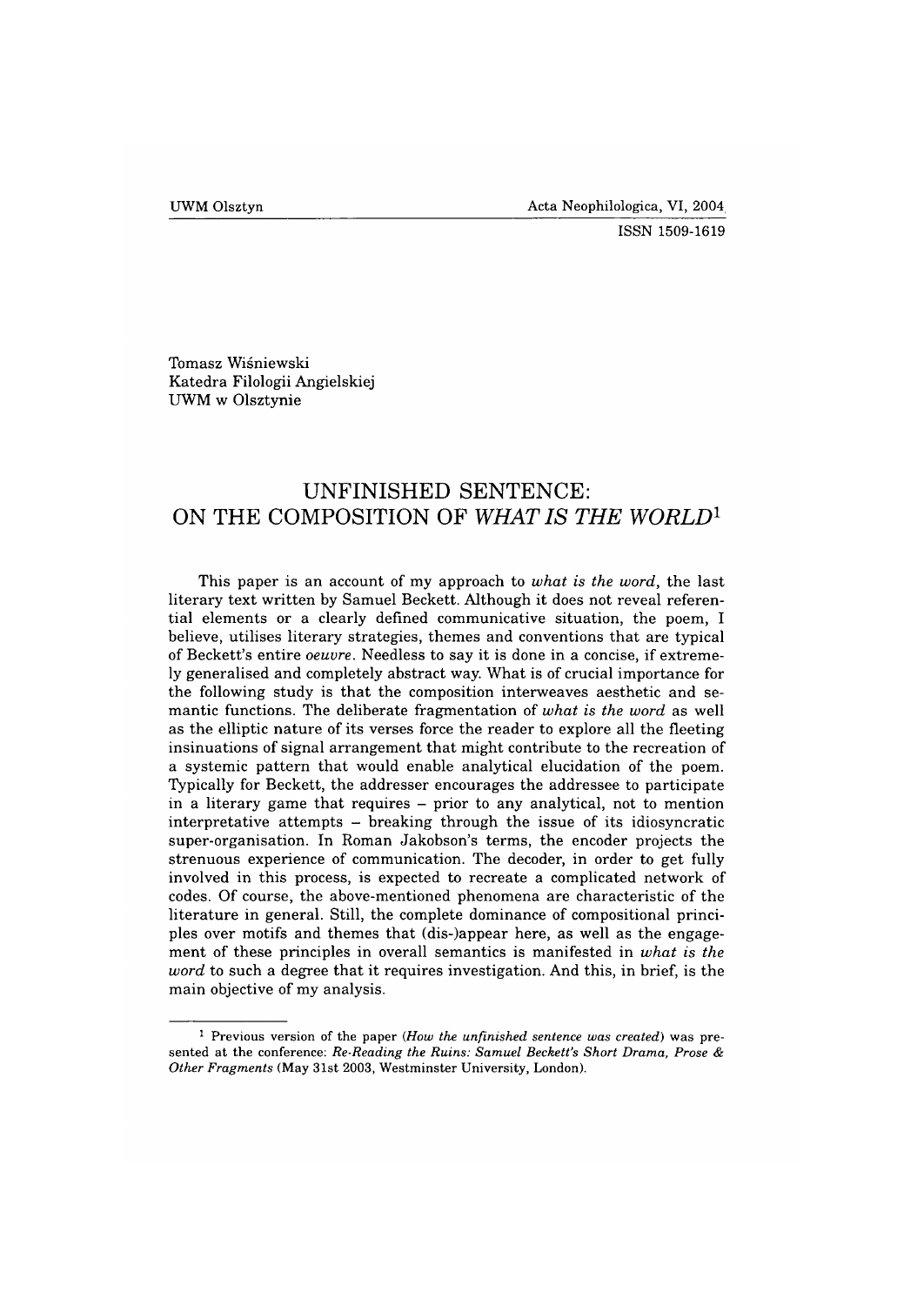0. *what is the word* 1. folly  $-$ 2. folly for to  $-$ 3. for to  $-$ 4. what is the word  $-$ 5. folly from this - 6. all this  $-$ 7. folly from all this  $-$ 8. given — 9. folly given all this — 10. seeing  $-$ 11. folly seeing all this — 12. this  $-$ 13. what is the word  $-$ 14. this this  $-$ 15. this this here - 16. all this this here — 17. folly given all this  $-$ 18. seeing  $-$ 19. folly seeing all this this here — 20. for to  $-$ 21. what is the word - 22. see - 23. glimpse  $-$ 24. seem to glimpse  $-$ 25. need to seem to glimpse - 26. folly for to need to seem to glimpse - 27. what  $-$ 28. what is the word  $29.$  and where  $-$ 30. folly for to need to seem to glimpse what where -  $31.$  where  $-$ 32. what is the word  $-$ 33. there - 34. over there — 35. away over there - 36. afar - 37. afar away over there - 38. afaint - 39. afaint afar away over there what — 40. what  $-$ 41. what is the word  $-$ 42. seeing all this — 43. all this this  $-$ 44. all this this here  $-$ 45. folly for to see what  $-$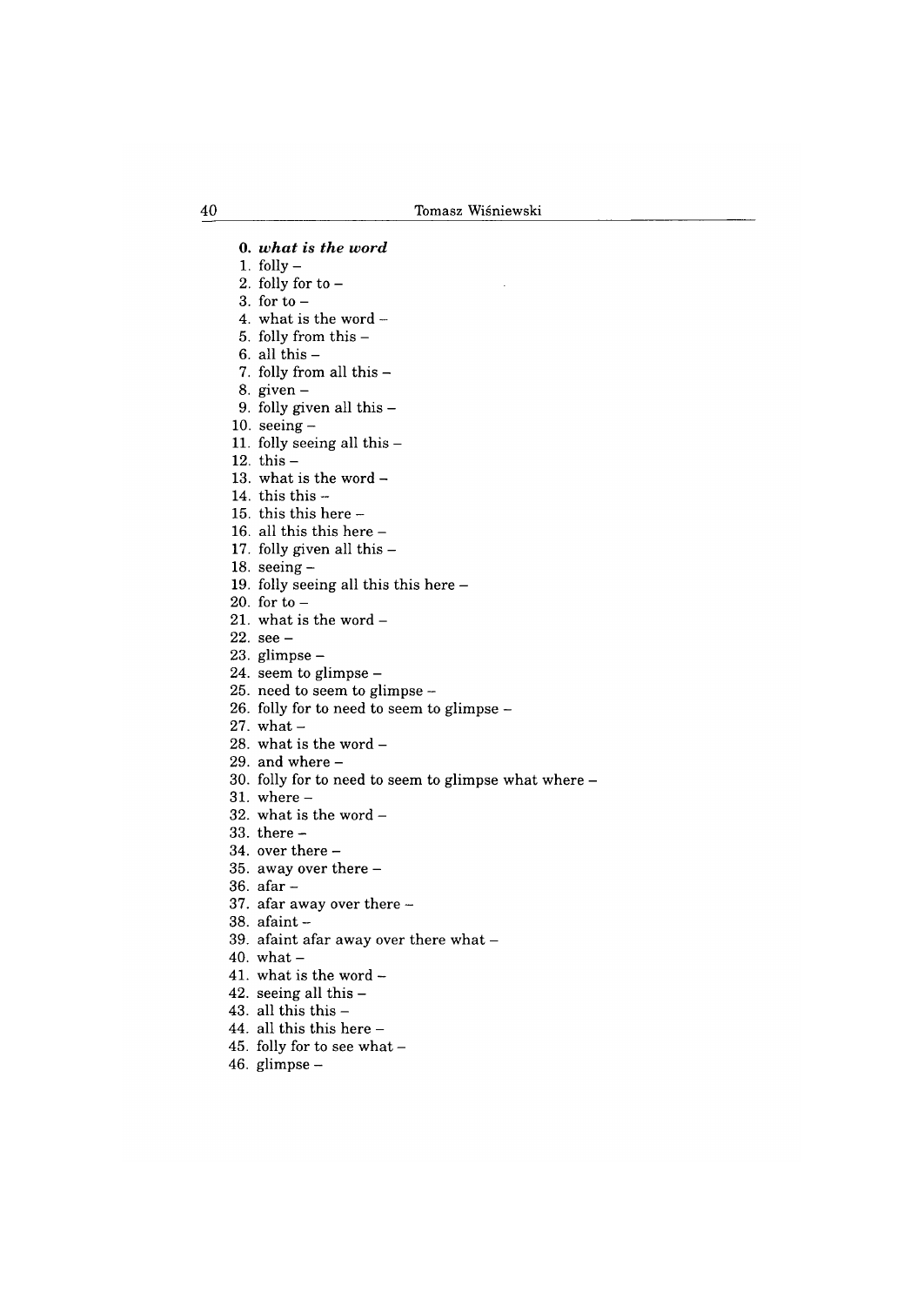- 47. seem to glimpse  $-$
- 48. need to seem to glimpse -
- 49. afaint afar away over there what  $-$
- 50. folly for to need to seem to glimpse afaint afar away over there what  $-$
- $51.$  what  $-$
- 52. what is the word  $-$
- 53. what is the word2

The English version consists of 53 lines. Repeated eight times, the title becomes a refrain for the poem and its evolving semantics balances between two feasible connotations<sup>3</sup>. On the one hand, the interrogative aspect of the phrase evokes the main theme of the poem - the quest for an appropriate word. By expressing uncertainty concerning the selection of suitable vocabulary and constant dissatisfaction with suggested solutions, the refrain defines the speaking persona as a self-conscious individual who is responsible for the shape of the poem. In line 4, for instance, the 'what is the word  $-$ ' phrase challenges the 'folly for to  $-$ ' variant so as to bring out new alternatives – 'folly from all this –', 'folly given all this –' or 'folly seeing all this –'. As elsewhere, the refrain punctuates the former suggestion and announces its transformation. In this way the refrain divides the text into seven coherent parts. The semantics has been somehow evolving, as if to testify to the incomplete attempt at creating a sentence. Just as, for example, *The Unnamable* (the final part of Beckett's trilogy), *what is the word* appears as a record/notation of a literary struggle with language. Both the final part of Beckett's major trilogy (published in 1952) and his final literary utterance (published in 1990) challenge the assumption postulating contiguity of semiotic reality and the phenomenal world. For Beckett language, just as other codes, remains exclusively a modelling system. Thus it facilitates 'imitation' rather than 'representation'.

Yet English grammar enables indicative reading of the title/refrain. In this sense, the question reveals the answer: 'what' is the word that has been searched for. Such an ambiguous reading is especially prominent in the final repetition that appears in line 53. Here the phrase is deprived of a hyphen, which graphically accentuates the dynamism of the ending. Not for the first time does Beckett play on such polysemy of the word 'what'; the most obvious examples are *Watt* (a novel) or *What Where* (a play). Such capacious, if discrepant, semantic potential must have been tempting for a writer engrossed in detection of the paradoxes of human reasoning4. In brief, the 'what is the word  $-$ ' phrase is endowed with a similar function as the socalled Waiting Points in *Waiting for Godot5,* the Auditor's gesture in *Not I,*

**<sup>2</sup> After: Samuel Beckett,** *Stirrings Still,* **London, John Calder Publishers 1999, pp. 23-28. Lines numbered so as to facilitate analysis.**

**<sup>3</sup> Cf: Antoni Libera,** *Ostatnie słowo Becketta,* **in: Teatr 1996, 6, p.18.**

**<sup>4</sup> For an analysis of Beckett's employment of paradox see: Ralf Breuer,** *Paradox in Beckett* **in:** *The Modern Language Review* **1993, 3, pp. 559-580.**

**<sup>5</sup> See: James Rnowlson and Dougald McMillan [eds],** *The Theatrical Notebooks of Samuel Beckett,* **London, Calder 1993.**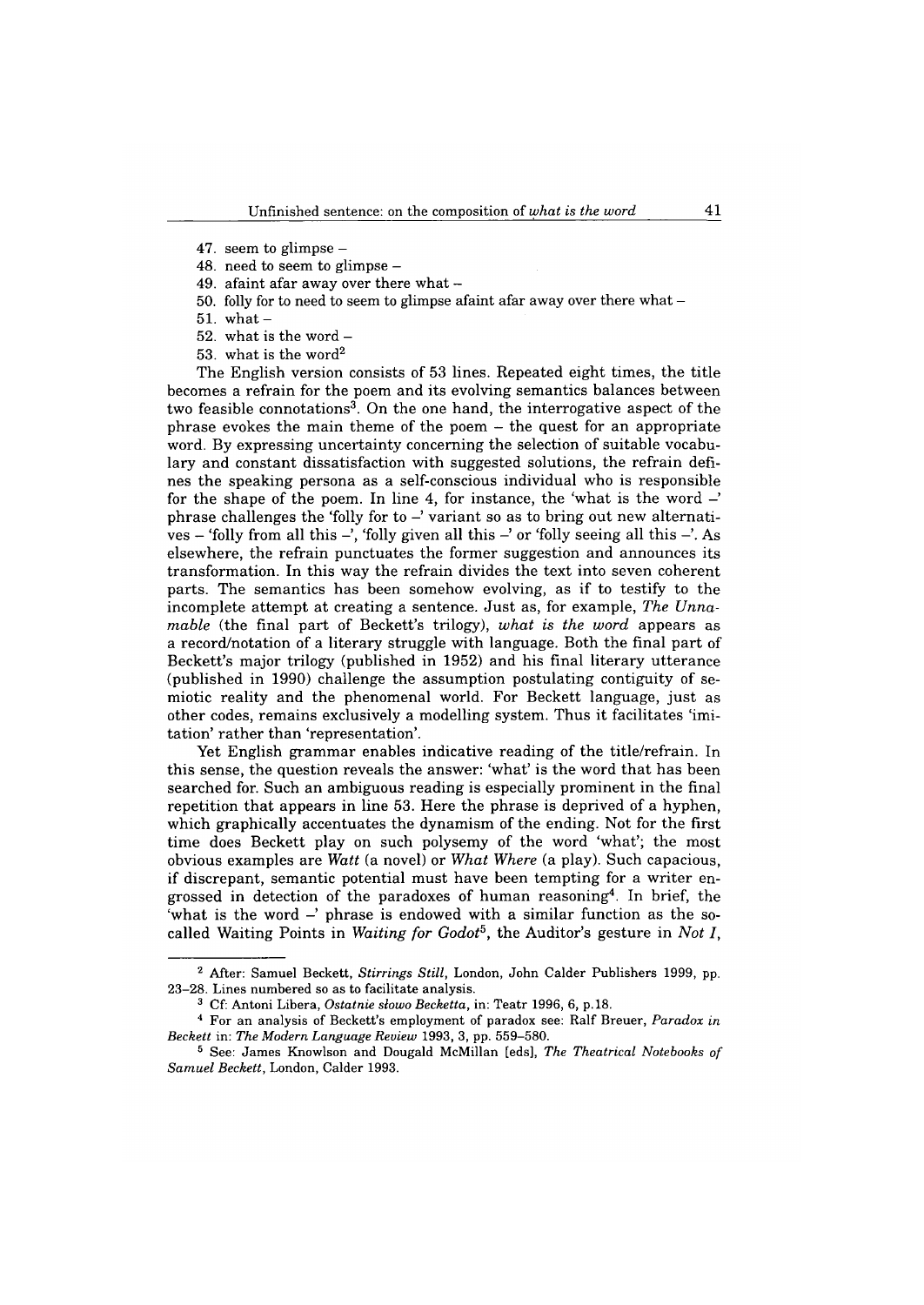black-outs in *Footfalls* or Listener's knocking in *Ohio Impromptu.* Repetition of a fixed phrase/silence/gesture/lighting-pattern/sound divide the text into coherent parts. Significantly, the elements that are being repeated gradually enlarge their own ambiguity. Each time they penetrate various fields of association and, by the very fact of being repeated, they transform their semantics.

So much for the explanation of the constructional role of the *leit motif.* In general, the title/refrain in *what is the word* divides the text into seven coherent parts. These parts are devised as subsequent stages in the creation of an incomplete sentence. In addition, I believe they indicate succeeding phases of creative struggle with language. Let us have a closer look at particular units.

The first one  $-$  I will refer to it as an introduction  $-$  consists of three lines ('folly  $-\prime$  folly for to  $-\prime$  for to  $-\prime$ ) whose extra-linguistic composition is remarkable. All of the words appear twice. Most of them alliterate. In terms of notation, every single word contains 'o', while T is doubled in 'folly'. Each letter is repeated: 'f' four times; 'o' six times; 'l' four times; 'y' twice; 'r' twice and 't' twice. Obviously, phonetic realisation of these lines results in orchestration. Back to numerology, though. Altogether there are 20 letters. Their symmetric distribution (line1  $-5$  letters, line  $2-10$  and line  $3-5$ ) is echoed by the proportional allocation of the syllables (line  $1 - 2$  syllables; line  $2 - 4$ and line  $3-2$ ). Such a strikingly cautious composition, based on repetition and symmetry, provokes the question concerning semantic justification for this highly elliptic and enigmatic unit. As it initially seems, the entire introduction can be basically summarised by its second line ('folly for to  $-$ '). The understatement resembles a dictionary entry ('folly for (somebody) to (do something)') so that it provokes questions such as: what is the folly? folly for whom? to do what? The convention of a riddle shapes the reader's expectations concerning the following passages. The introduction resorts to the strategy of delayed decoding. Undoubtedly this is typical of a huge body of Beckett's works. Such is the function of the opening tableau in *Endgame*6, the without-words part of *What Where* and - to finish this brief enumeration - the opening paragraph in *Company.*

However, the novelty of *what is the word* in this matter cannot escape our attention: the introduction does not even touch here the question of communicative situation. There is no description nor is there any narration. The only piece of information concerning the speaking persona has been revealed by the pejorative evaluation of an undetermined phenomenon, 'folly'. There is a commentator. It is however unclear on what he is going to comment. And where.

Now, once we set together the extreme lines of the introduction, we can see that they form the second verse. On the other hand, they divide the

**<sup>6</sup> For a more detailed discussion see my paper** *Theatrical Conventions and Endgame by Samuel Beckett,* **in: Andrzej Zgorzelski [ed.],** *Conventions and Texts,* **Gdańsk 2003, Wydawnictwo UG, pp. 140-159.**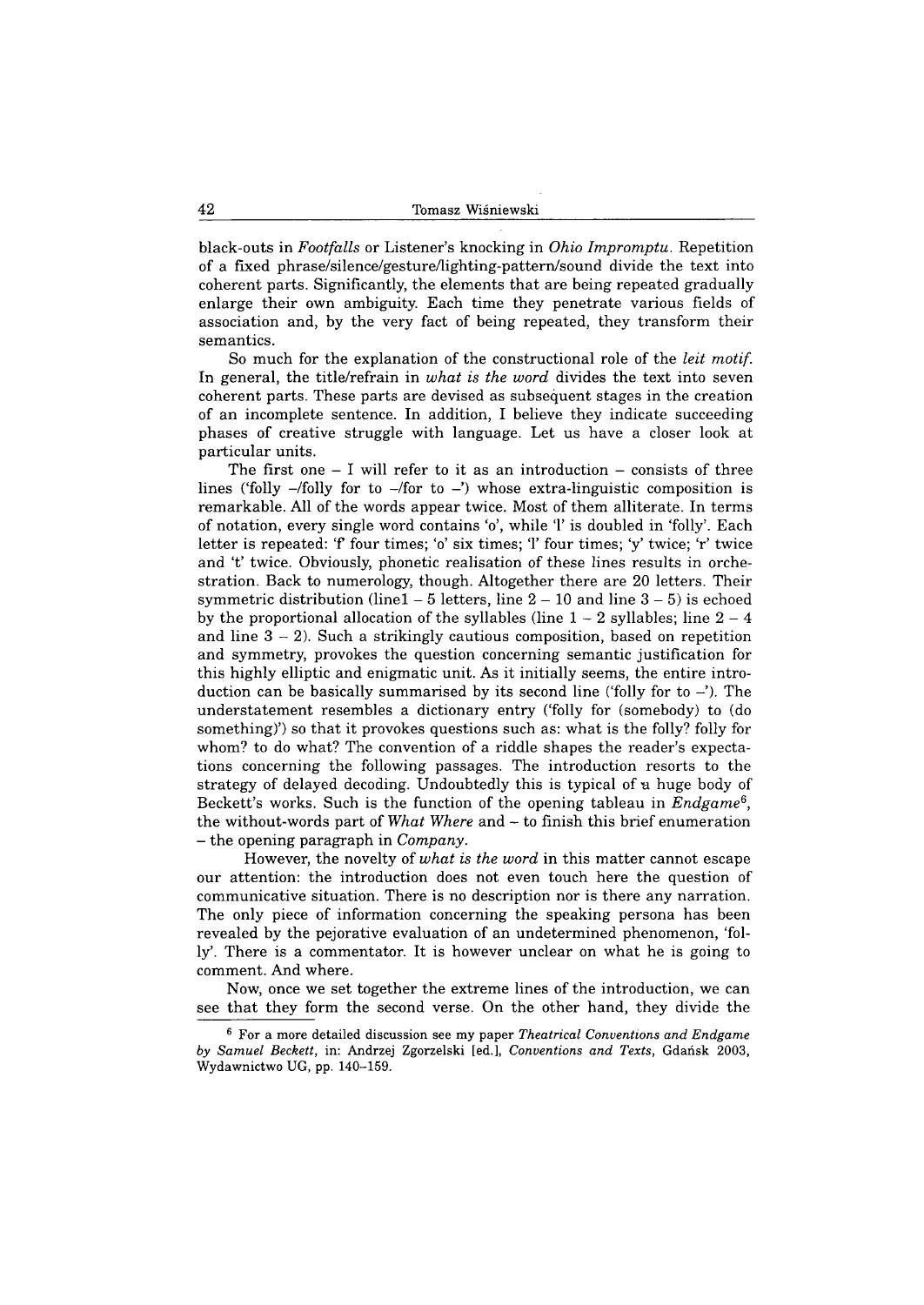central line into two symmetrical parts. Somehow, they disorganise and distract the train of thought, they decompose the introduction. Undoubtedly, any redundancy in literature should be suspected of creating additional meanings. What about the super-organisation of the passage in question? Firstly, when it appears in the first line, the word 'folly' has not yet been classified as a synonym of 'absurdity', 'foolishness' and 'nonsense'. Therefore, the notion of an 'architectural folly' (a decorative baroque building) seems feasible at this stage. Though rejected already in line 2 by addition of the pronouns, the connotation seems to be maintained by its metaphoric affiliation with the construction. It is to say that the aesthetic values dominate the functional (communicative) ones; the question: 'how is the poem constructed?' is prior to 'what does it mean?'. The elaborate construction clashes with semantic emptiness - the 'architecture' of the introduction is nothing but yet another 'folly'.

Secondly, when the added prepositions reappear in line 3, they not only constitute an emphatic echo (pseudo-rhyme?) but also a semantically awkward, still compositionally distinct, unit. The elliptic cluster is repeated seven times in the poem (i.e. when 'to' appears it is preceded, even though cohesively unjustified, by 'for'). Is any additional information conveyed in this way? Both 'for' and 'to' bear homonymic qualities. Strikingly, on the phonetic level both equal the numerals 'four' and 'two'. Coincidence? Even if we disregard Beckett's life-lasting obsession of exploiting numbers in his artistic texts as an extra-textual fact, we are faced with the compositional significance of the numbers for the introductory passage. I have already pointed out that particular words are doubled (not tripled for example); particular letters appear twice, four times or, as is the case with 'o', six times (never once, three or, say, five times). Moreover, the allocation of the syllables is based on the same numerology: there are respectively 2, 4 and 2 syllables in subsequent lines (followed by 4 in line 4!). These numbers are echoed in the title  $-$  it consists of 4 words, the first ('what') being a 4-letter one and the second ('is') comprising two. Proven: in the introduction, the numbers contribute to the semantics.

To sum up, the first part of the poem reveals compositional strategies and, despite its conciseness, elliptical nature and remarkable a-referentiality, it hints at various literary conventions. First, the process of creation is in the centre of attention - the theme of the quest for the word acquires a predominant role. Second, the metaphoric juxtaposition of the apparently inferior semantic level of the opening line ('architectural folly') with the overtly extra-linguistic (literary) construction of the introduction (hardly anything is said in a grand manner) emphasises the irreducible correlation between the semantics and the construction. Third, the dynamic interplay between diverse textual levels (e.g. intersection of the linguistics and the construction as the basis for the 'architectural folly' metaphor) underlines a tendency towards equitation of all textual realms (a sign may undergo semantically valued connotations with any other sign regardless of their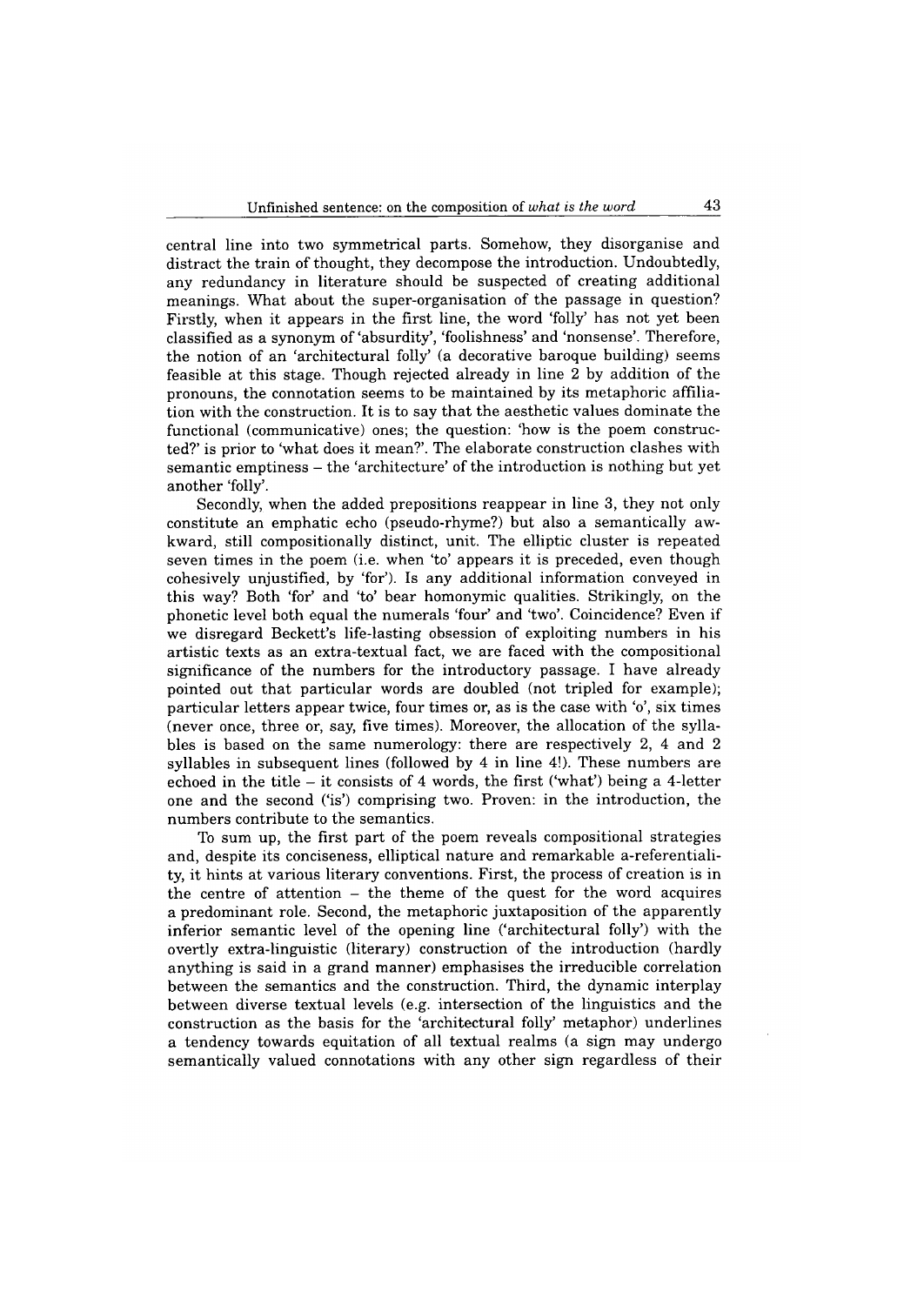apparent constructional remoteness), which determines the reader's search for answers to the questions provoked by the text (e.g. what is the folly?, for whom?, to do what?) on various levels. Additionally, the introductory part reveals authorial strategies: 1. abstract generalisation; 2. ambiguity; 3. incohesiveness; 4. understatement and 5. disregard for reader's expectations. Moreover, the homonymie nature of line 3, together with refined orchestration of the passage, enlivens the phonemic aspect of the text and thus announces awareness of a rudimentary literary convention: a written text as being the notation of a spoken utterance. The spoken is juxtaposed to the written<sup>7</sup>.

Part 2 (lines 5-12) and Part 3 (lines 14-20) elaborate on the variants that may be schematically abridged to: 'folly [from][given][seeing] all this this here  $-$ ' so as to resume finally the 'for to  $-$ ' phrase. There appears, for the first time, a spatial category that characterises undefined surroundings (communicative situation?) as basic 'here'. Notably, it is associated with an abstract generalisation marked by the hyperbolic precision of the double determiner ('all this this'). The final reconstitution of 'for to  $-$ ' exposes a  $compositional decision - while creating the sentence a variant equating$ 'folly' with 'all this this here' that has been given and can be seen (meaning: phenomenal reality?/the text of the poem itself?), though taken into consideration, is dropped. Still, it remains in the semantics of the poem as a rejected option that establishes a point of reference for later variants.

In Part 4 (lines 22-27), 'seeing' is reduced to 'see' and subsequently echoed by 'seem' and 'need'. On the other hand, the sensory aspect of 'see' is specified as 'glimpse', which significantly reinforces fragmentation, incompleteness and temporariness of vision. One receives: 'folly for to need to seem to glimpse  $-$ , a version that anticipates the final one. It is worth noting that the sequence 'folly [...] to need to seem', when contrasted with 'folly all this this here', multiplies the impression of the futility of the glimpse, its elusive, entirely potential character. Finally, in line  $27$  'what  $-$ ' precedes the title/refrain in a separate line — for the first time our attention is focused on the word as such.

Part 5, the shortest one, (lines  $29-31$ ) counterpoints 'what  $-$ ' with 'and where  $-$ ' (line 29) so as to deliver yet another variant: 'folly for to need to seem to glimpse what where  $-\dot{\phantom{\phi}}$ . The question of space appears at this point for the second time to be further scrutinised in Part 6 (lines 33-39): 'afaint afar away over there what —'. The striking contrast with laconic 'here' resolves the 'where' question. The notion of distance, remoteness and, once again, fragmentation linked with incompleteness of the vision prevails. In this way, I assume, the spatial structure of *what is the word* mirrors, in a most generalised and abstract way, the typically Beckettian concept of

**<sup>7</sup>** *Comment dire,* **the title of the French version in which a similar juxtaposition appears, is discussed in detail in: Mary Lindon,** *Beyond the Criterion of Genre: Samuel Beckett's Ars Poetica,* **in:** *Samuel Beckett Today ! Aujourd'hui,* **1999, 8, pp. 59-72.**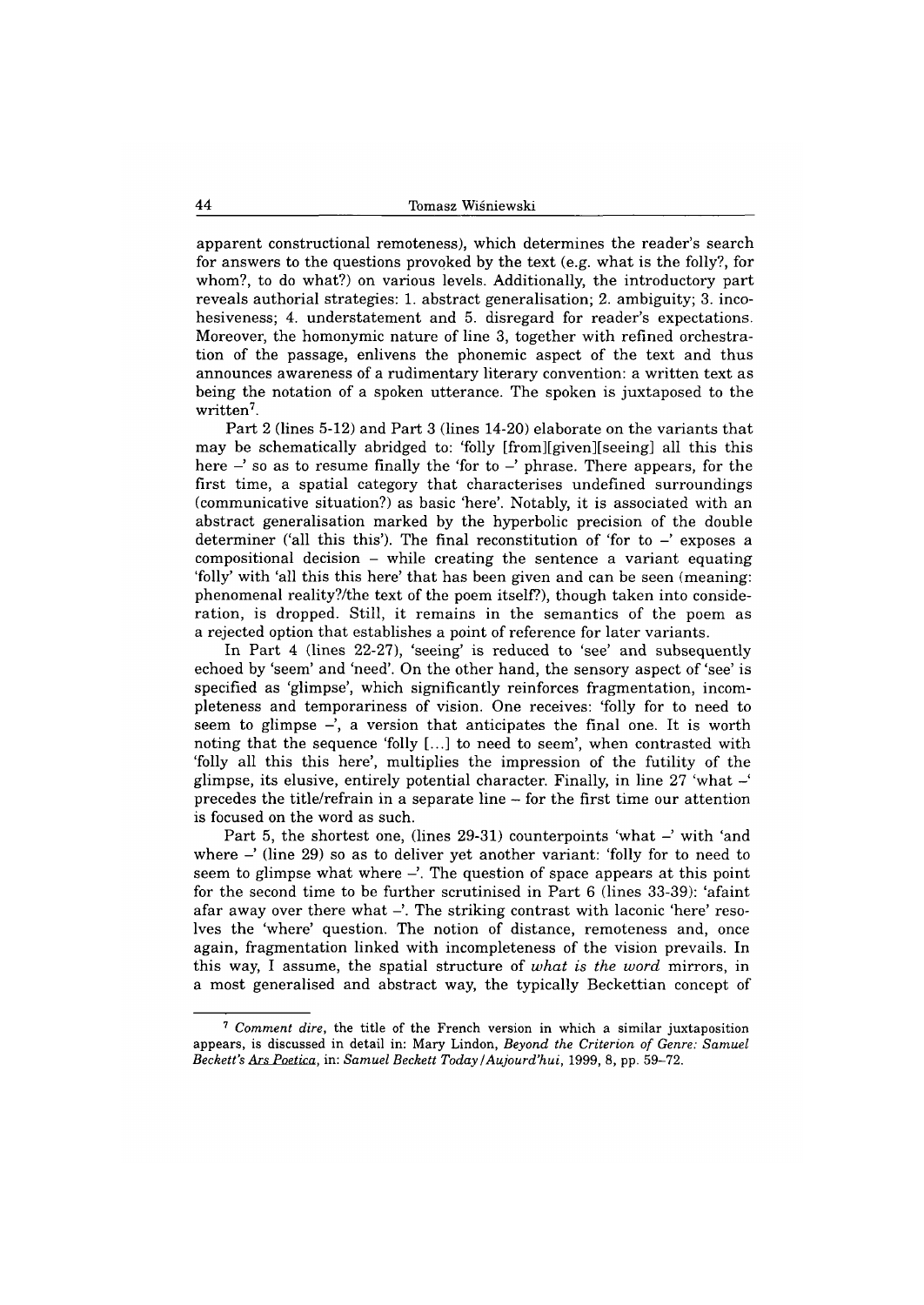space where *locus* (i.e. communicative "here'; in theatre it covers the fragment of fictional reality that is presented on stage) is contrasted with *spatium* (i.e. 'there'; in theatre it covers everything that is off-stage). As a case in point, the contrast is manifested in *Endgame* where the bare interior (indoor *locus)* is separated from unattainable open space outside (outdoor *spatium).* While in the drama, Clov's desire to leave 'all this this here' (i.e. the world monopolised by Hamm's tyranny) foregrounds the unexplored *spatium* as a possible 'promised land', in *what is the word* the tension between 'here' and 'there' is marked solely by the aspiration of the speaking persona. In other words, in both texts spatial arrangement is built on analogous binary opposition ('here' vs. 'there') but its semantic realisation in each case varies. In *Endgame* Clov may possibly overcome the unbearable stasis of the stage situation by his departure, which  $-$  after all  $-$  implies continuity of spatial categories. In *what is the word,* on the other hand, compositional decisions of the speaking persona deride the futility of his own aspirations. Hence, the suggestion that there is no direct link between the two extremes of the opposition.

In *what is the word* there is no physical borderline between 'here' and 'there' as these 'spaces' are separated in terms of their accessibility. Neither of these abstract categories bears any referential qualities. However, the former, though it eludes any form of expression (it is simply 'unnamable'), might be at least internally experienced. The latter remains, as a question, 'afar away over there'8. The former cannot be expressed. The latter cannot be experienced. The model of the world that emerges in this way sanctions separateness, solipsism and failure of communicative effort as its principles.

Finally, Part 7 (lines 42-50) is further subdivided. The variant presented in parts 3 and 4 re-appears (lines  $42-44$ : 'seeing all this this here  $-$ ' to be transformed in line 45 into 'folly for to see what  $-$ ', which enlivens the juxtaposition I have just described. Then, the accepted variants combine into the most complete fragment of the sentence that appears in line 50:

'folly for to need to seem to glimpse afaint afar away over there what  $-\dot{ }$ .

Its composition exposes poetical devices such as alliteration (folly for; afaint afar away); assonance (need-seem) and the almost obsessive syntactical multiplication (to need to seem to glimpse). Still, it discloses an elliptic and repetitive nature. The main fields of association can be best summarised as: 1) potentiality ('to need to seem'); 2) fragmentariness; 3) obscurity ('glimpse afaint' as opposed to 'see') and finally 4) spatial remoteness ('afar away over there' as contrasted with 'all this this here')<sup>9</sup>. I hope it is clear at

**<sup>8</sup> See also Chapter 6 in Beckett's** *Murphy* **and its analysis in Marek Kędzierski,** *Samuel Beckett,* **Warszawa, Wiedza Powszechna 1990," pp. 185-214. Cf. James Acheson,** *Murphy's Metaphysics,* **in:** *the Beckett Studies Reader,* **S. E. Gontarski [ed.], Gainesville, University Press of Florida 1993, pp. 78-93.**

**<sup>9</sup> In** *Beckett and the Apophatic in Selected Shorter Texts,* **Brigitta Johansson draws somehow different conclusions from the final lines of** *what is the word:* **"The recurring term in this prose poem, 'the word', is ambiguous. It alludes both to the Johannean**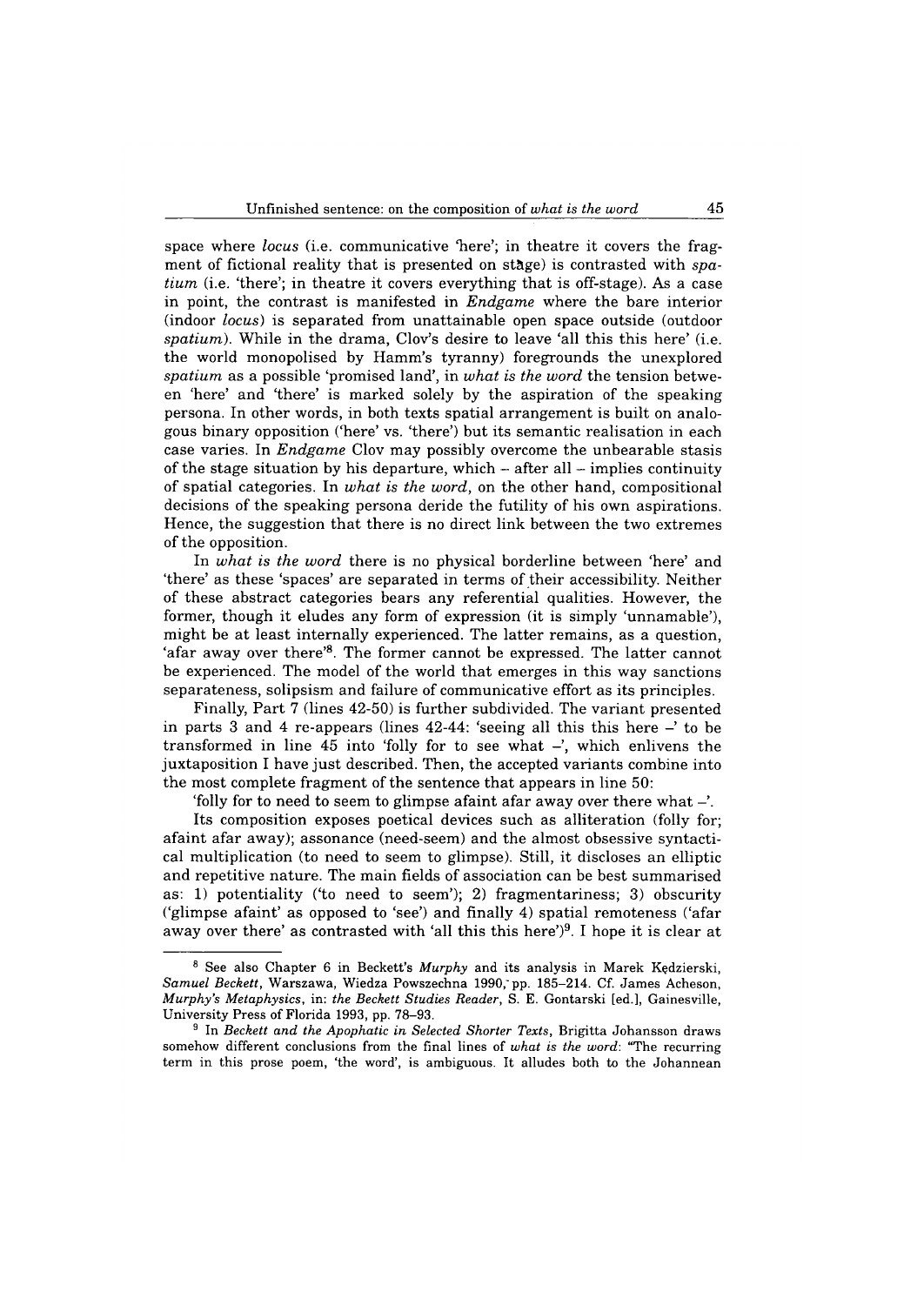this point: the fragment of the unfinished sentence, as it is presented in line 50, enlarges its semantic potential through both syntagmatic and paradigmatic interrelations within the entire structure<sup>10</sup>.

When combined with the indicative aspect of the title/refrain as well as with the presented analysis of the composition, 'what' at the end of the fragmented sentence becomes a counterpoint to 'all this this here'. I believe the fragment is an account of the moment of an inexpressible vision. Semantically, the fragment echoes one of the mimetic episodes taken from *Company.*

**The light there was then. On your back in the dark the light there was then. Sunless cloudless brightness. You slip away at break of day and climb to your hiding place on the hillside. A nook in the gorse. East beyond the sea the faint shape of high mountain. Seventy miles away according to your Longman. For the third of fourth time in your life. The first time you told them and were derided. All you had seen was cloud. So now you hoard it in your heart with the rest. Back home at nightfall supperless to bed. You lie in the dark and are back in that light. Straining out from your nest in the gorse with your eyes across the water till they ache. You close them while you count hundred. Then open and strain again. Again and again. Till in the end it is there. Palest blue against the pale sky. You lie in the dark and are back in that light. Fall asleep in that sunless cloudless light. Sleep till morning light.11**

Both fragments present the moment of an intimate vision that might be regarded as a folly. Both express longing for revelation. Both operate within the juxtaposition of 'here' and 'there'. In both cases the observer aspires to the remote, even if it is obscure and hardly visible. The poem *what is the word* functions as a conclusion without extra-textual premises. Despite its biographical context (Knowlson claims it was written immediately after Beckett's recovery from a coma<sup>12</sup>), the poem does not contain any straightforward interpretative clues that would contextualise abstract notions. This poem does not simply express authorial anxiety. It is not only an account of a failed communicative attempt. It is not exclusively about the autonomic nature of literature. The text of *what is the word* simultaneously activates all of these associations. To use a mathematical analogy: algebraic rules, and not arithmetic examples, are in the centre of attention.

**metaphor 'the Word' as Christ - one aspect of a triune God - and to the secular meaning of language and the notion of the creative word. The sacred aspect of the question 'what is the word' involves the idea that God is absent, unknown, and unnameable from a human perspective." (in:** *Samuel Beckett Today***/***Aujourd'hui* **2000, 9, p. 65.)**

**<sup>10</sup> Cf. George Steiner's remark on language in general: "Each word in either an oral or written communication reaches us charged with the potential of its entire history. All previous uses of this word or phrase are implicit or, as the physicists would say, 'implosive' in it." George Steiner,** *What is Comparative Literature***?, in: George Steiner,** *No Passion Spent: Essays 1978-1995,* **Yale: Yale UP & London: Faber & Faber, 1996, p. 143.**

**<sup>11</sup> Samuel Beckett,** *Company,* **London, Calder, pp. 19-20.**

**<sup>12</sup> James Knowlson,** *Damned to Fame,* **London, Bloomsbury 1996, p. 700.**